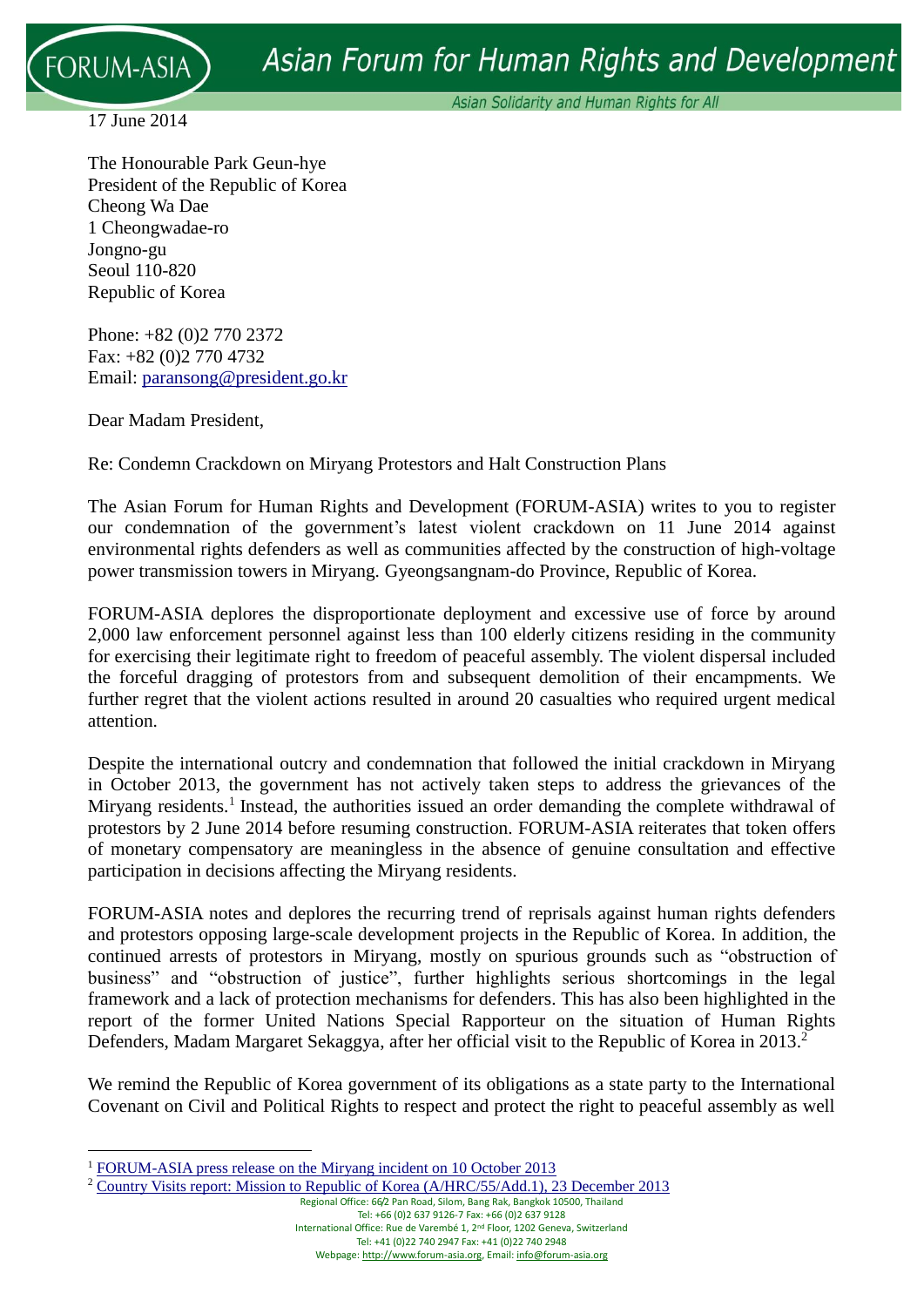as its recent commitment to the Human Rights Council to ensure a conducive environment for human rights defenders to carry out their work and the effective protection of their activities.<sup>3</sup>

We thus strongly urge the government of the Republic of Korea to:

1. Cease all powerline constructions in Miryang and establish avenues for dialogue and negotiation that ensure the right to effective and meaningful participation of people in all decision-making that affect their lives. Satisfy the process of free, prior, informed consent (FPIC) with the affected communities and conduct a thorough risk assessment before embarking on implementation of development projects.

2. Respect the right to freedom of peaceful assembly. Facilitate people's creative expressions of grievance and protests with maximum tolerance. Refrain from imposing undue or arbitrary restrictions.

3. Refrain from using excessive force. Educate the police and strengthen the capacity of law enforcement and security agencies in human rights standards and crowd control such as the Code of Conduct for Law Enforcement Officials and the Basic Principles on the Use of Force and Firearms by Law Enforcement Officials.

4. Make rights violators accountable. Ensure independent and transparent investigations of human rights violations and abuses in the latest violent dispersal. Desist from providing immunity and do not perpetuate impunity among government officials and their instrumentalities.

5. Stop criminalization and imposition of heavy penalties, including all compensation lawsuits, against defenders and conduct a thorough review of laws that unduly restrict the exercise of the rights to freedoms of peaceful assembly, with a view to bring these laws into compliance with international standards.

Yours truly,

Touryn Balais-Serrand

Evelyn Balais-Serrano Executive Director, FORUM-ASIA Tel: +66 (0)2 637 9126-7 Fax: +66 (0)2 637 9128 Email: [evelyn@forum-asia.org](mailto:evelyn@forum-asia.org) / [easia@forum-asia.org](http://www.forum-asia.org/easia@forum-asia.org) Website: [www.forum-asia.org](http://www.forum-asia.org/www.forum-asia.org)

 $CC<sup>2</sup>$ 

1

Mr. Um Yong-su Mayor of Miryang City Mr. Park Il-ho Mayor-elect of Miryang City 2047, Miryang-daero, Miryang-si, Gyeongsangnam-do, South Korea Fax: +82 (0)55 359 5009

<sup>&</sup>lt;sup>3</sup>Statement of the Republic of Korea at the Interactive Dialogue with UN Special Rapporteur on Human Rights [defenders at 25th Session of the Human Rights Council](https://extranet.ohchr.org/sites/hrc/HRCSessions/RegularSessions/25thSession/OralStatements/Republic%20of%20Korea_ID_16.pdf)